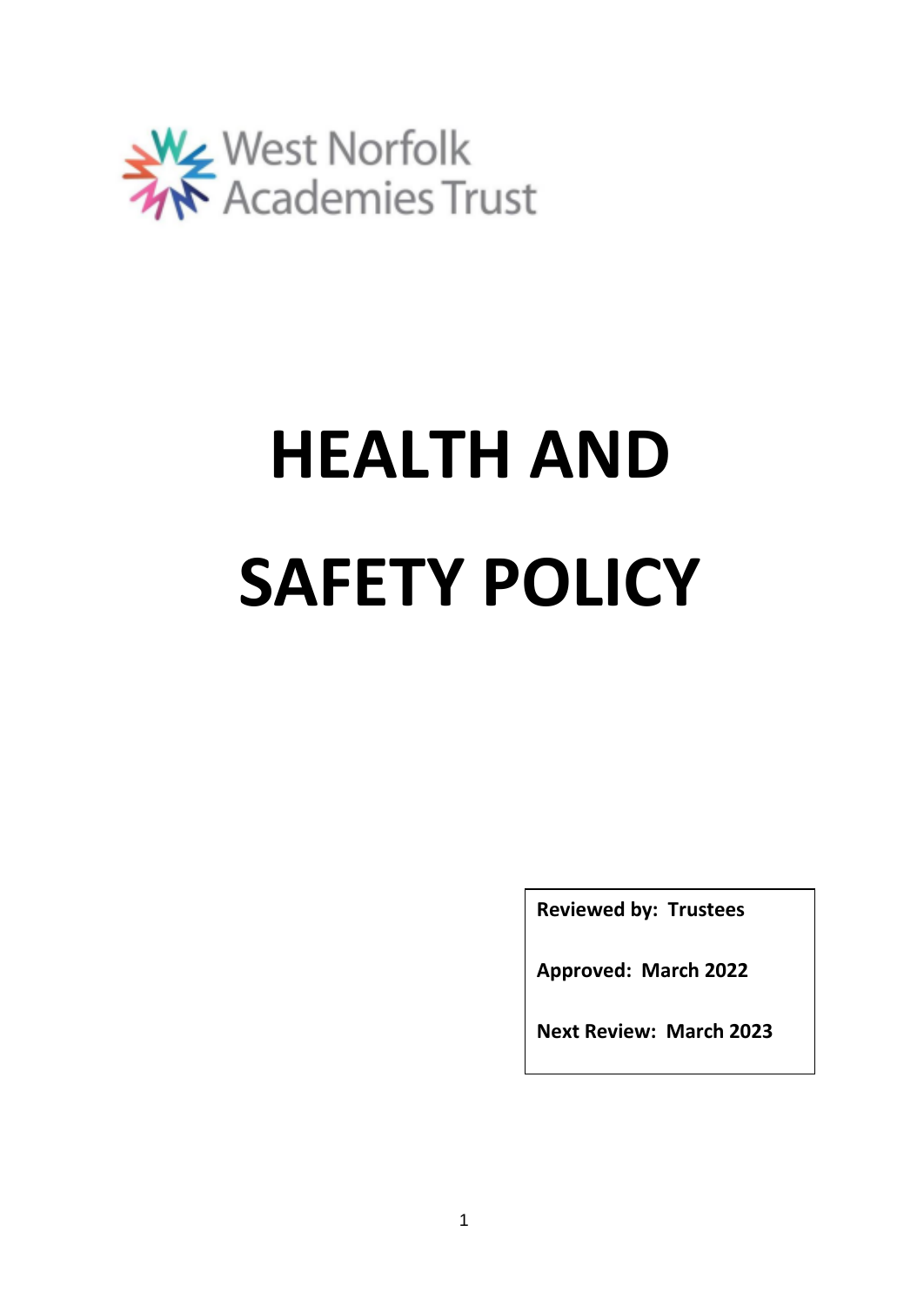| <b>Contents Page</b>                                |             |
|-----------------------------------------------------|-------------|
| Introduction                                        | 3           |
| 1. Statement of Intent and Policy objectives        | 4           |
| 2. Organisation for Health and Safety               | 5           |
| 2.1 Trust Executive Head Teacher, WNAT              | 5           |
| 2.2 WNAT Director of Operations                     | 5           |
| 2.3 WNAT Facilities Manager                         | 5           |
| 2.4 WNAT Senior Leadership Team and Head teachers   | 5           |
| 2.5 Academy Site Facilities Managers                | 5           |
| 2.6 Line Management and Supervisors                 | 6           |
| 2.7 Employees and Staff                             | 6/7         |
| 2.8 Class Teachers                                  | 7           |
| 2.9 Pupils                                          | 7           |
|                                                     |             |
| 2.10 Contractors                                    | 7           |
| 2.11 Communication                                  | 8           |
| 2.12 Employee Consultation/Safety Representatives   | 8           |
| 2.13 Consultation and Training                      | 8           |
| 2.14 Policy Review                                  | 8/9         |
| 3. Arrangements for implementing the policy         | 10          |
| 3.1 Internal auditing                               | 10          |
| 3.2 Risk Assessment General                         | 10          |
| 3.3 Risk Assessments for Curriculum Activities      | 10          |
| 3.4 Violence to staff                               | 10          |
| 3.5 Consultation with employees                     | 10          |
| 3.6 Health & Safety Training<br>3.6.1 Induction     | 11<br>11    |
| 3.6.2 Training records                              | 11          |
| 3.6.3 Course requirements                           | 11/12       |
| 3.7 Information and Advice                          | 12          |
| 4. Operational risks                                | 12          |
| 4.1 Fire Safety                                     | 12/13       |
| 4.2 First Aid                                       | 13          |
| 4.2.1 Reporting and investigation                   | 13          |
| 4.2.2 Supporting pupils with medical conditions     | 13          |
| 4.2.3 Occupational health                           | 13          |
| 4.3 Legionella Control                              | 14          |
| 4.4 Asbestos control                                | 15          |
| 4.5 Manual handling                                 | 15          |
| 4.6 Hazardous substances                            | 15          |
| 4.7 Computers and workstations                      | 15/16<br>16 |
| 4.8 Safe plant & equipment<br>4.9 Working at height | 16          |
| 4.10 Operation of minibuses                         | 16          |
| 4.11 Site security & visitors                       | 16/17       |
| 4.12 On site vehicle movements                      | 17          |
| 4.13 Educational visits                             | 17          |
| 5. Covid-19                                         | 17          |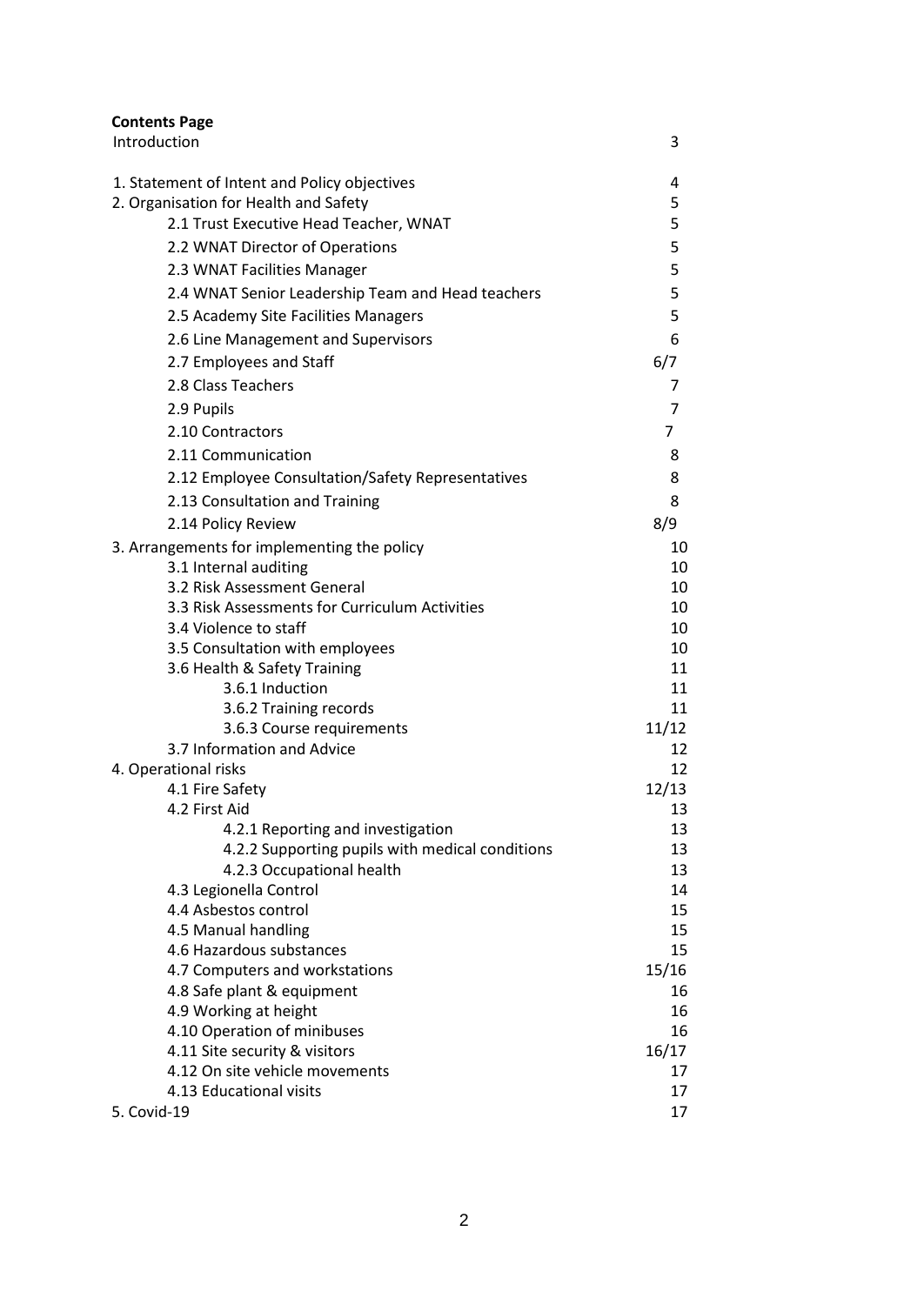## **Introduction**

The West Norfolk Academies Trust (WNAT) Health and Safety Policy is produced in accordance with the requirements of Section 2 (3) of the Health and Safety at Work Act 1974. This Health and Safety policy consists of four Parts:

Part 1 – Statement of Intent and Policy objectives.

Part 2 – Organisation for Health and Safety.

Part 3 – Arrangements for implementing the policy.

Part 4 – Arrangements for measuring performance, monitoring and review of the Health and Safety policy.

This policy includes a description of the establishment's organisation and its arrangements for dealing with different areas of risk. Details of how these areas of risk will be managed are given in the Arrangements section.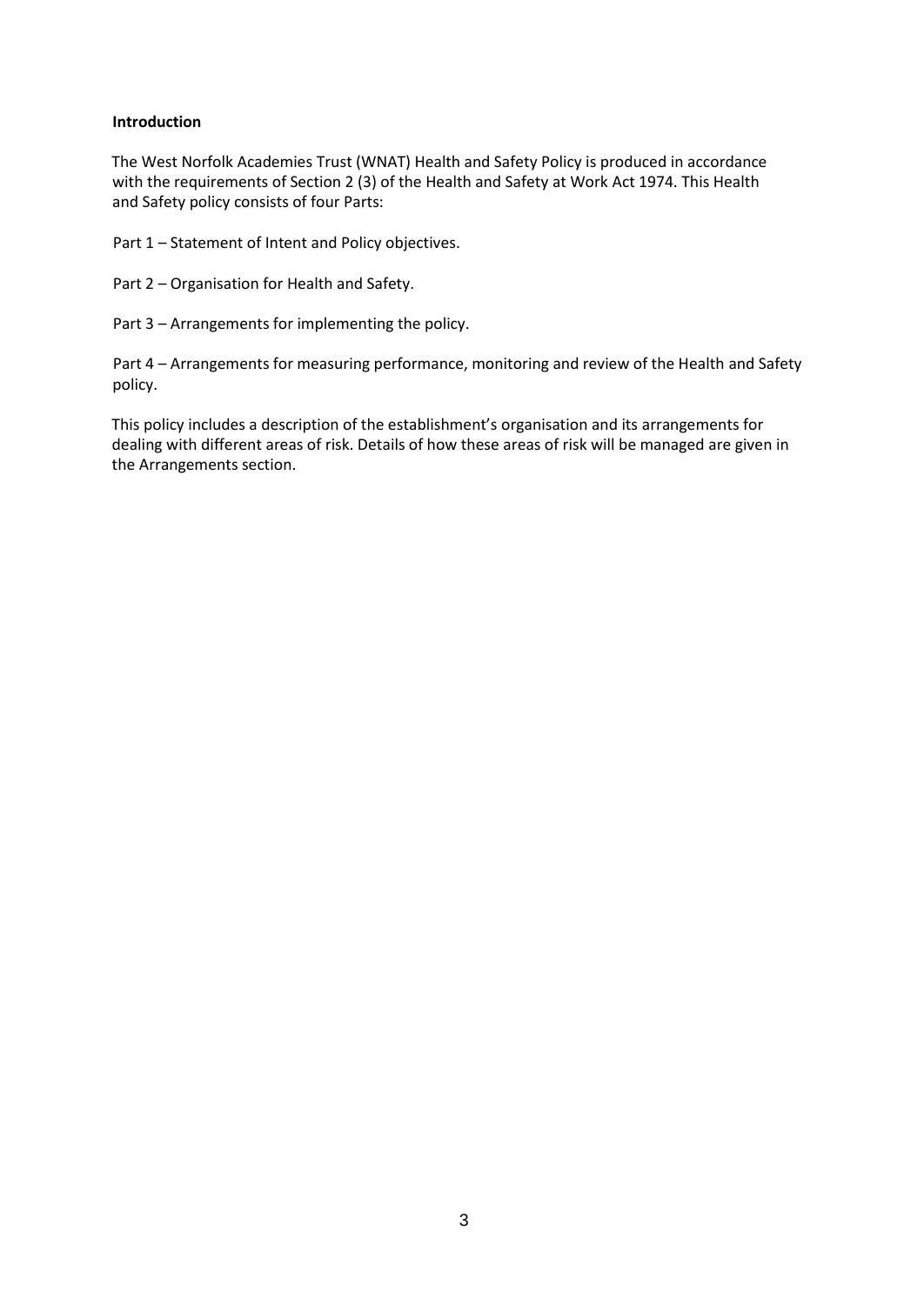#### 1. **Statement of Intent and Policy objectives**

WNAT, acknowledges and accepts the responsibilities placed on it as 'Employer' by the Health and Safety at Work Act 1974, The Management of Health and Safety at Work Regulations 1999 and accompanying protective legislation, and the Trust Executive Head Teacher and Chair of Trustees recognise that they have a responsibility to ensure that all reasonable precautions are taken to provide and maintain working conditions which are safe, healthy and comply with all statutory requirements and codes of practice for students, staff and visitors.

The Trust Executive Head Teacher and Chair of Trustees considers the health, safety and welfare of students, staff and visitors to be of paramount importance, and that a safe and healthy working environment is a pillar to reaching excellence in all organisational activities across the WNAT.

Through the implementation of the Health and Safety Policy the Trust Executive Head Teacher and Chair of Trustees are fully committed to achieving the following objectives:

1. To provide, as far as reasonably practicable, a safe and healthy working environment, safe premises and facilities for staff, students, and visitors.

2. To create for employees, as far as is practicable, a working environment where potential work-related stressors are avoided, minimised, or mitigated through good management practices, effective human resources policies and staff development.

3. To ensure that all staff are aware of their health and safety responsibilities and know what is expected of them and what they must do to discharge the responsibilities assigned to them.

4. To ensure that staff have access to appropriate training and development to enable them to discharge competently the responsibilities assigned to them.

5. To have an effective system for communicating and consulting on health and safety matters and securing the co-operation of employees and students in implementing the Health and Safety Policy.

6. To have in place arrangements to plan, implement, monitor, and review measures to address risks arising from the Trust's activities.

7. To strive to improve continuously the Trust's health and safety performance.

8. To develop campaigns to promote and encourage safety and health awareness of employees and others affected by their undertakings.

9. To ensure that adequate consideration is given to the protection of the environment.

The Trust Executive Head Teacher and Chair of Trustees seek and expect the full cooperation and support from all Trust stakeholders in order, to ensure that the Health and Safety Policy and Arrangements are implemented effectively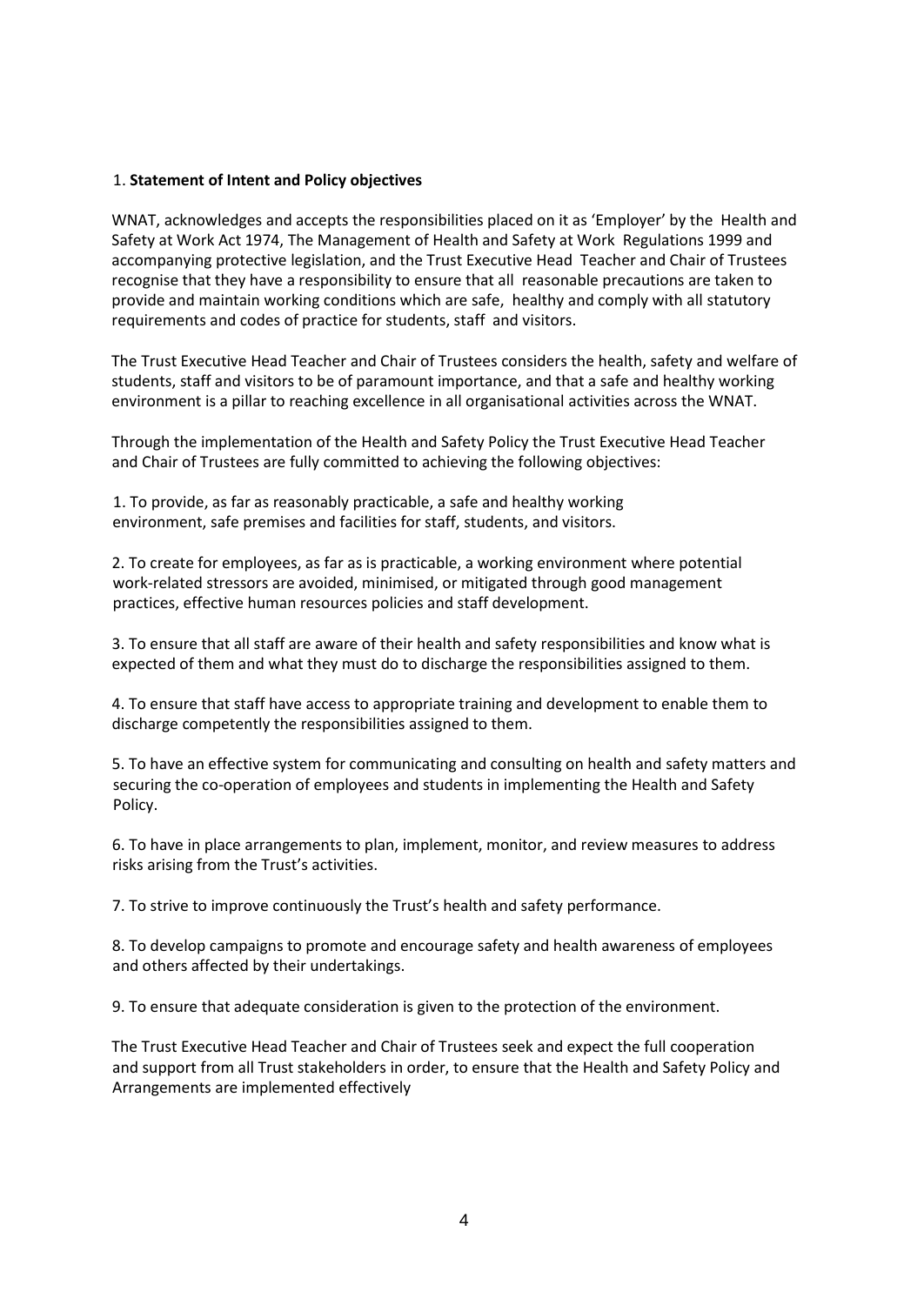# **2**. **Organisation for Health and Safety**

The Trust Executive Head Teacher and Chair of Trustees of WNAT consider health and safety to be an integral part of the management function and have assigned health and safety responsibilities as follows:

# **2.1 Trust Executive Head Teacher, WNAT**

The Trust Executive Head Teacher is responsible for ensuring that the Health and Safety Policy of WNAT is implemented and monitored at all levels in the organisation.

# **2.2 WNAT Chief Finance & Operations Officer (CFOO)**

WNAT CFOO is responsible for establishing, monitoring and communicating the Health and Safety Policy and management system of WNAT, reporting back to the Executive Head teacher and Trust Board where appropriate. WNAT CFOO will provide guidance, management, and leadership. The WNAT CFOO will seek support and professional advice from external advisors as necessary.

# **2.3 WNAT Estates Manager (EM)**

WNAT Estates Manager is a member of the Academies Health and Safety Committees acting as the Trusts point of contact for health and safety matters. WNAT Estates Manager monitors the level of compliance with the WNAT Health and Safety Policy through auditing alongside providing guidance and actions plans, reporting findings to the WNAT CFOO. The WNAT Estates Manager will seek support and professional advice from external advisors as necessary.

# **2.4 WNAT Senior Leadership Team and Headteachers**

All WNAT Head teachers and senior leaders are responsible for implementing the WNAT Health and Safety Policy along with any other subsidiary policies, audit findings, outcomes, and procedures within their areas of control and must ensure that risks are identified and avoided or controlled within those areas. They must ensure that adequate resources are provided and that those specifying, purchasing, or hiring equipment of materials consider health and safety. Adequate information related to health and safety must be obtained and passed on to relevant staff, contractors, members of the public, statutory authorities, and clients.

# **2.5 Academy Site Facilities Managers**

Academy Site Facilities Managers advise the WNAT Estates Manager, ensuring that details related to health and safety management are passed on. Provide support and advice to managers and staff and act as Health and Safety representatives for the site they are responsible for. The Site Managers will undertake periodic health and safety audits to ensure the site they are responsible for are fulfilling their requirement to follow safe systems of work in the running of their area of the business. This person will formulise and deliver local onsite communication of health and safety matters with contractors that are appointed.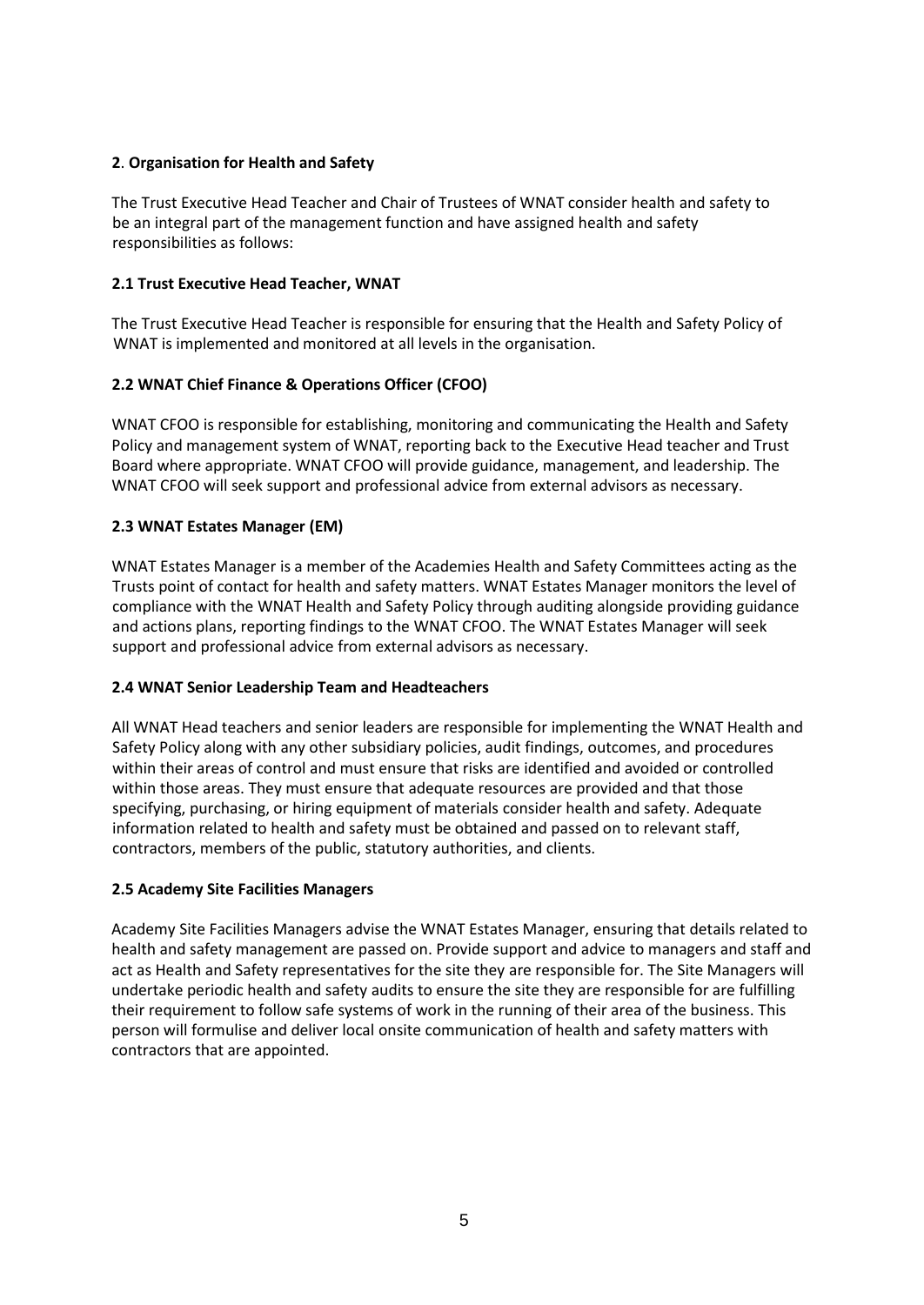## **2.6 Line Management and Supervisors**

All WNAT Managers, whether Teaching or Support Staff, where appointed, are responsible for:

1. The practical implementation of the Health and Safety Policy and other subsidiary policies and procedures, the requirements of the Health and Safety at Work Act 1974 and other relevant legislation.

2. Ensuring that operations under their control are, so far as is reasonably practicable, conducted without detriment to the health and safety of employees or others affected by their activities.

3. Ensuring adherence to a safe system of work by competent employees and contractors.

4. Ensuring that their area of responsibility is subject to risk assessment, regular inspections, and adequate supervision.

5. Ensuring that all accidents, incidents, and dangerous occurrences, within their area of responsibility, are reported in accordance with WNAT first aid reporting process and that recommendations for improvement are expediently implemented.

6. Making adequate consideration to health and safety when specifying, purchasing or hiring equipment or materials and ensuring that contractors under their control do likewise where applicable.

## **2.7 Employees and Staff**

All employees and staff are required to, as part of the Health and Safety at Work Act 1974:

Section 7, - take reasonable care for the health and safety of him/herself and others who may be affected by his/her acts of omissions. To co-operate with his/her employer in matters relating to health and safety to enable the employer to comply with requirements.

Section 8, - not to misuse or interfere with anything provided in the interests of health and safety or welfare (not restricted to employees).

To ensure compliance employees are required to:

1. Co-operate in the implementation of the requirements of all Health and Safety legislation, related codes of practice and safety procedures /instructions.

2. Refrain from doing anything, or omitting to do anything, that causes danger to themselves or others.

3. Immediately bring to the attention of their Line Manager or Site Health and Safety Representative, any situation or practice of which they are aware, which may lead to injury or ill health.

4. Take responsibility for good housekeeping in the area within which they work.

5. Report all accidents, incidents, and dangerous occurrences in accordance with company guidelines.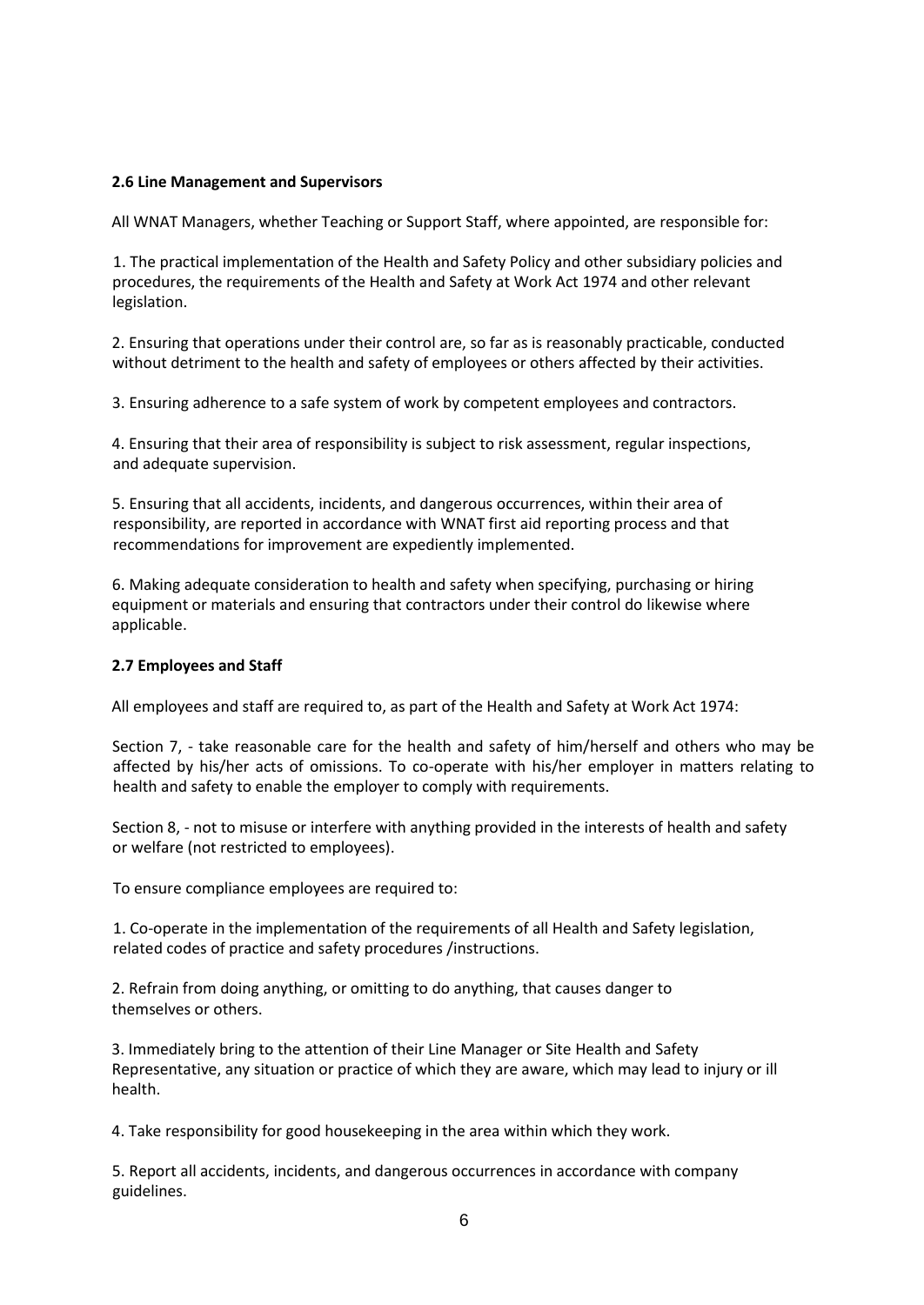6. Follow the advice given in Health and Safety Training in order to control workplace risks.

7. Take responsibility for their own Health and Safety.

## **2.8 Class Teachers**

Class teachers are expected to:

1. Exercise effective supervision of their pupils, to know the procedures for fire, first aid and other emergencies and to carry them out when required to do so

2. Follow the health and safety measures to be adopted in their own teaching areas as laid down in the relevant Codes of Practice.

3. Give clear oral and written instructions and warnings to pupils when necessary.

4. Follow safe working procedures.

5. Use protective clothing and guards where necessary and to carry out periodic checks to ensure the items are serviceable

6. Make recommendations to their Head Teacher or manager regarding equipment and improvements to plant, tools, equipment or machinery.

7. Integrate all relevant aspects of safety into the teaching process.

8. Report all accidents, defects, and dangerous occurrences to their manager.

## **2.9 Pupils**

Pupils, allowing for their age and aptitude, are expected to:

1. Take personal responsibility for the health and safety of themselves and others.

2. Observe standards of dress consistent with safety and/or hygiene.

3. Observe all the health and safety rules of the school and in particular the instructions of staff given in an emergency.

4. Use and not wilfully misuse, neglect or interfere with things provided for their health and safety.

# **2.10 Contractors**

All Contractors working on WNAT premises, or elsewhere on their behalf, are required to comply with relevant rules and regulations governing their work activities. Contractors are legally responsible for ensuring their own safety on WNAT premises or elsewhere on WNAT behalf, the safety of their workforce and for ensuring that their work does not endanger the safety or health of others. Contractors will be required to demonstrate their competence and adequate resources to carry out specific hazardous work, prior to their engagement.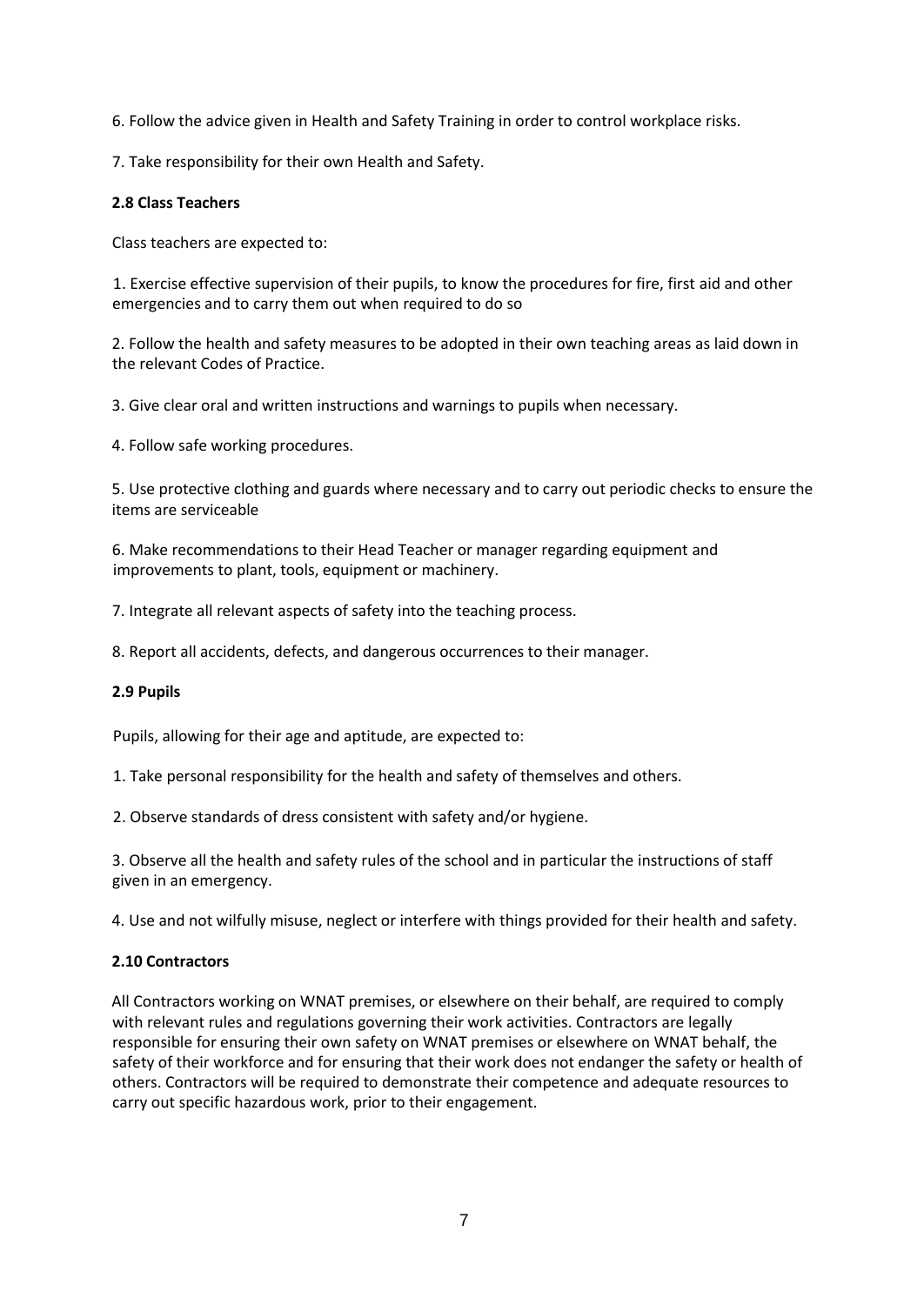## **2.11 Communication**

The name of the persons appointed with responsibility for health and safety on WNAT or associated premises will be clearly communicated. The designated person with site responsibility will ensure that any relevant information and the control of risks at that premises, is communicated to all staff and visitors.

## **2.12 Employee Consultation/Safety Representatives**

The Trust Executive Head Teacher and Trustees believe that consulting employees on health and safety matters is important in creating and maintaining a safe and healthy working environment.

Safety representatives of trade unions recognised by WNAT will be consulted on all matters of health and safety that may affect staff and on the provision of health and safety information and training. Non-union staff will also be consulted directly.

Before making any decisions, which could have health and safety consequences for staff, the Trust Executive Head Teacher and Trustees will inform safety representatives about the proposed course of action and give them an opportunity to express their views.

## **2.13 Consultation and Training**

The Trust Executive Head Teacher of WNAT along with Senior Leaders and Managers of each Academy under its overall jurisdiction are committed to involving employees at all levels in the maintenance of Health and Safety standards by supplying appropriate training and development to enable employees to discharge competently the responsibilities assigned to them. External Health and Safety Consultants may be used to provide professional health and safety advice if required.

## **2.14 Policy Review**

The Health and Safety Policy is to be monitored and reviewed on a regular basis. For this to be successful a series of benchmarks need to be established. Such benchmarks, or examples of good practice, are defined by comparison with the health and safety performance of other parts of the organisation or the national performance of the occupational group of the organisation. The Health and Safety Executive (HSE) publish an annual report, statistics, and a bulletin, all of which may be used for this purpose. Typical benchmarks include accident rates per employee and accident or disease causation.

There are several reasons to review the Health and Safety policy such as, but not limited to:

- 1. Significant organisational changes have taken place.
- 2. There have been changes in key personnel.
- 3. There have been changes in legislation and/or guidance.
- 4. New work methods have been introduced.
- 5. There have been alterations to working arrangements and/or processes.
- 6. There have been changes following consultation with employees.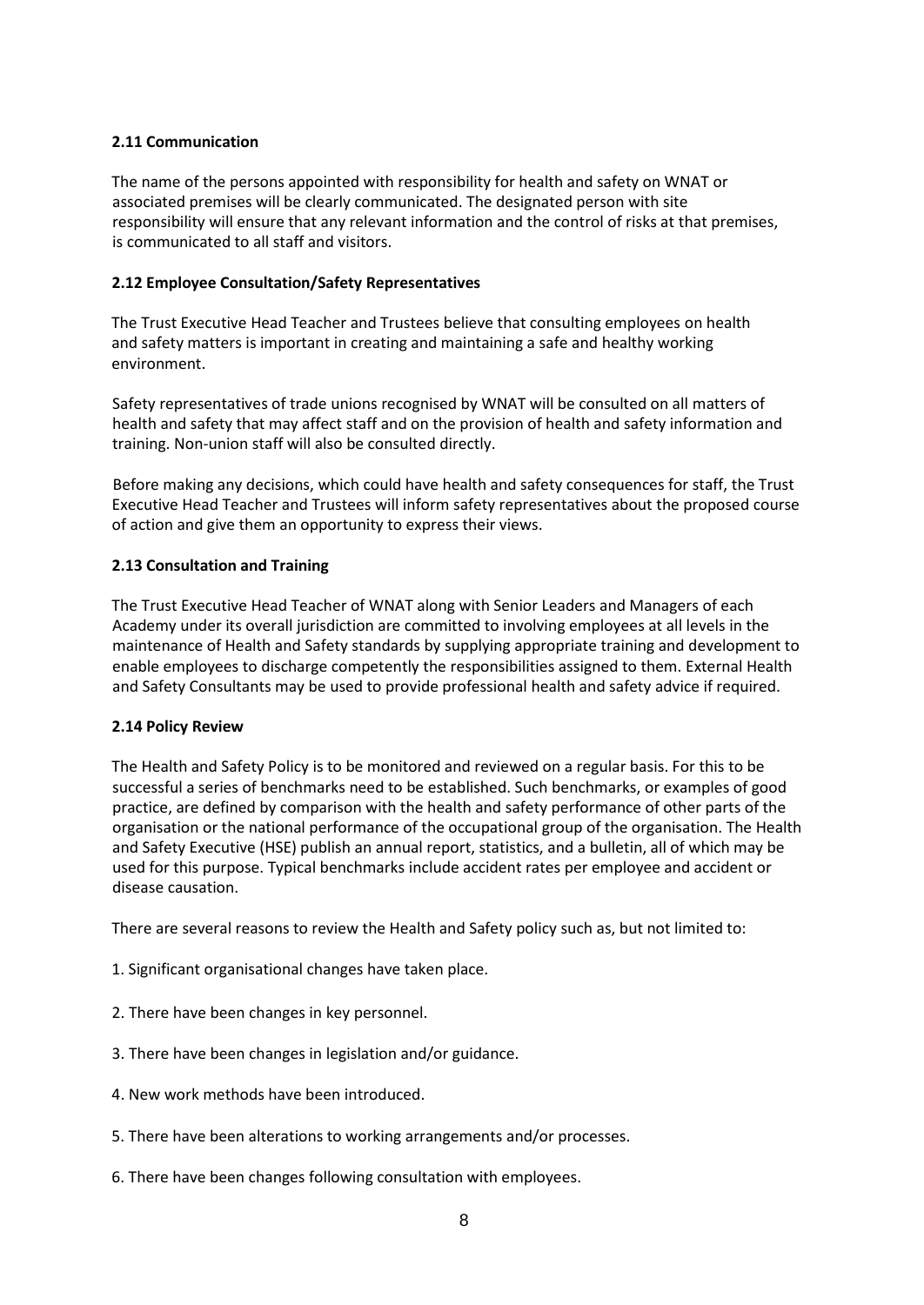7. The monitoring of risk assessments or accident/incident investigations indicates that the Health and Safety policy is no longer effective.

- 8. Information from manufactures has been received.
- 9. Advice from an insurance company has been received.
- 10. The findings of an external Health and Safety Audit has been received.
- 11. Enforcement action has been taken by the HSE or Local Authority (LA).
- 12. A sufficient period has elapsed since the previous review.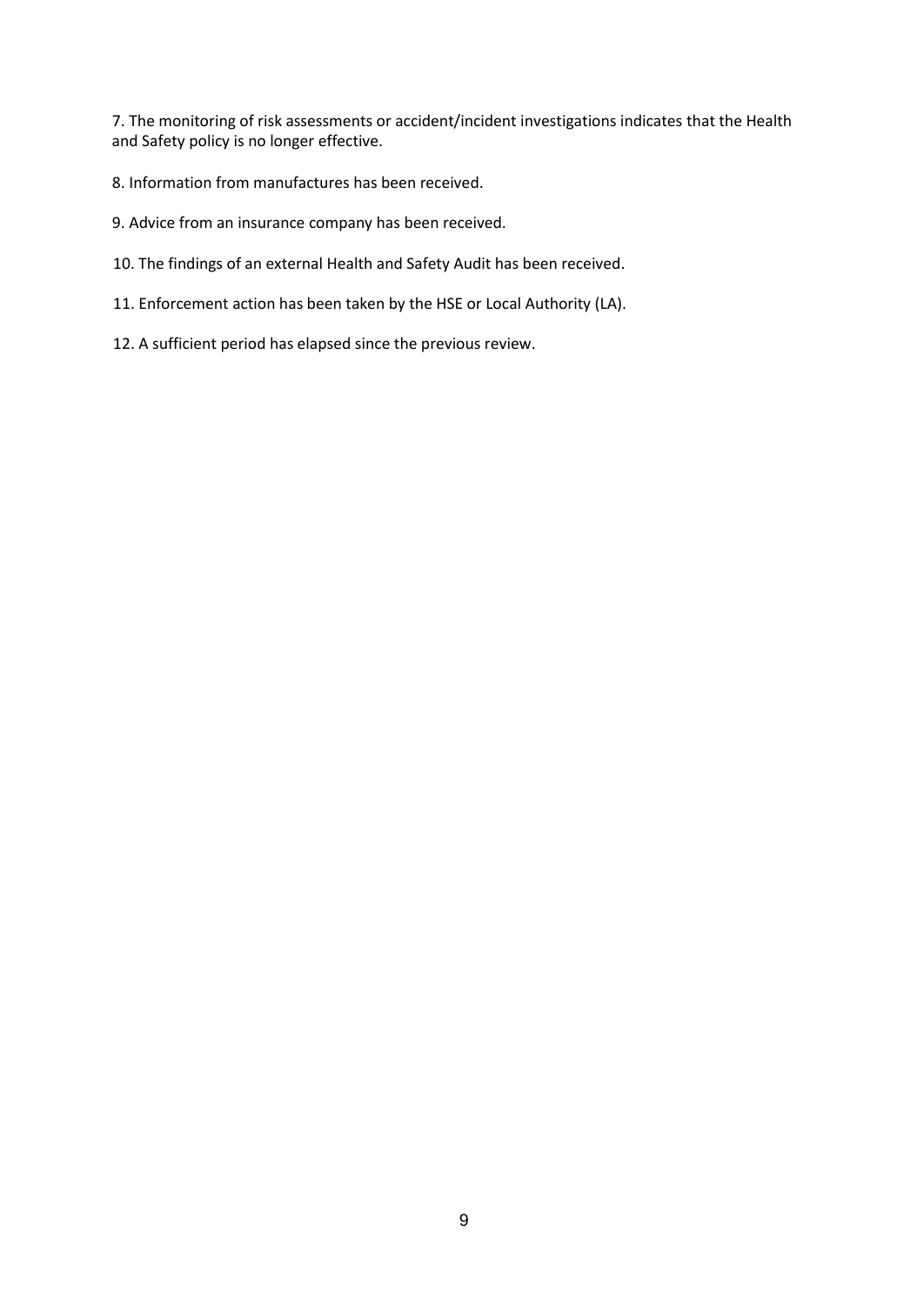## **3. Arrangements for implementing the policy.**

The following procedures and arrangements have been adopted to ensure compliance with the Trust's Statement of Intent.

## **3.1 Internal Auditing**

Internal audits will be conducted throughout the academic year and will focus on the following aspects

- General site H&S
- Technology and Art department H&S
- Science department H&S
- Physical Education H&S

Audit reports will be retained, and findings reviewed periodically to ensure compliance.

## **3.2 Risk Assessments General**

Risk Assessments should be completed following the WNAT guidance. Risk assessments should be stored within the online school Estates Management System (EMS) and should be reviewed as required in line with the guidance provided.

## **3.3 Risk Assessment of Curriculum Activities**

Risk Assessments for curriculum activities within secondary settings will be carried out by relevant Heads of Department/Heads of Faculty using model risk assessments available through CLEAPSS. For departments where CLEAPSS is not relevant, or information is not available either the WNAT risk assessment checklist or general Risk assessment should be used.

For curriculum activities within a primary setting the WNAT primary curriculum risk assessment check list or general risk assessment should be used completed by the Head teacher.

All Risk assessments should be stored within the school online Estates Management System (EMS) where possible

## **3.4 Violence to Staff**

Assessment of the risks of violence to staff will be carried out by all line managers following WNAT guidance. This assessment cross-refers to the school's behaviour policy.

## **3.5 Consultation with Employees**

Staff should be made aware of who their union representative is and how to contact them if required

Staff not represented by a union should be made aware of who they can approach for consultation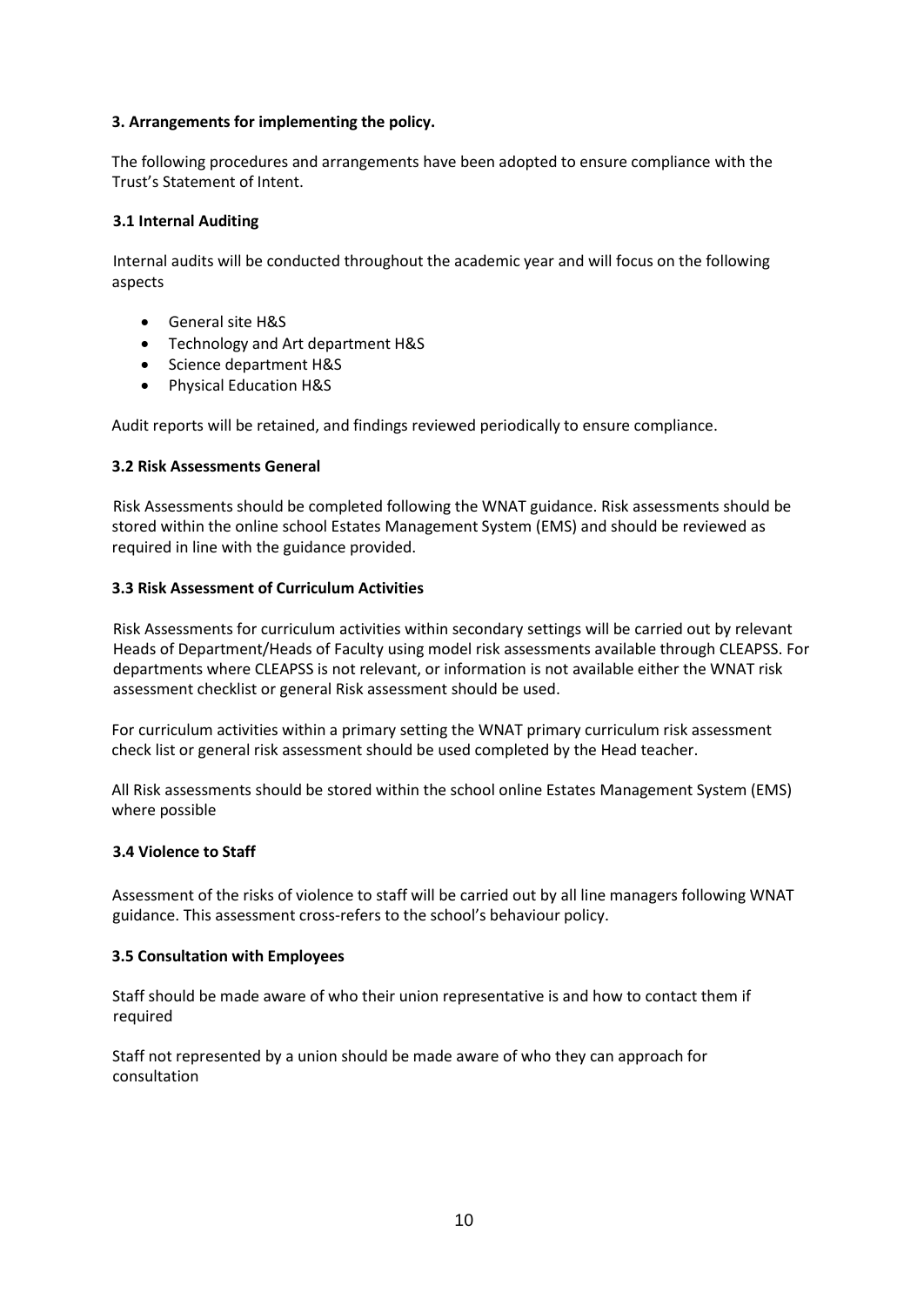## **3.6 Health and Safety Training**

## **3.6.1 Induction**

The induction of new staff, either in a teaching or support role, is an important process. Health and safety induction training will be provided for all new employees and for work experience placement students following WNAT guidance. An induction template form is available and when complete should be forwarded to the Trust HR team.

## **3.6.2 Training Records**

Health and safety training records for Site teams, Catering staff & Cleaning staff are maintained by the Trust Estates Manager using the online training provider portal.

Teaching staff and office-based staff H&S records are maintained by the Trust HR team

## **3.6.3 Course requirements**

The following H&S training is required to be completed by **ALL** members of staff employed by WNAT annually.

• Fire awareness training – It is mandatory for all employees within an organisation to undergo fire awareness training annually.

In addition to fire awareness training the following identified training is highly recommended for all headteachers, leadership teams and site managers to assist in maintaining an overview of the H&S requirements.

- Health and Safety for managers
- Legionella awareness training
- Lone working managers training
- Asbestos awareness training
- General Risk Assessment
- Office safety

In addition to fire awareness training, teaching staff should undergo H&S training pertinent to their role.

In addition to fire awareness training all site teams/ caretakers should complete the following H&S training annually as required by their role.

- Asbestos awareness training
- Control of Substances Hazardous to Health awareness training
- Electrical safety training
- First Aid in the workplace training
- Legionella awareness training
- Lone working awareness training
- Manual handling training
- Safe use of hand and power tools training
- Slips, Trips and Falls training
- Spill prevention and control training
- Step ladder and Ladder safety training
- Working at height training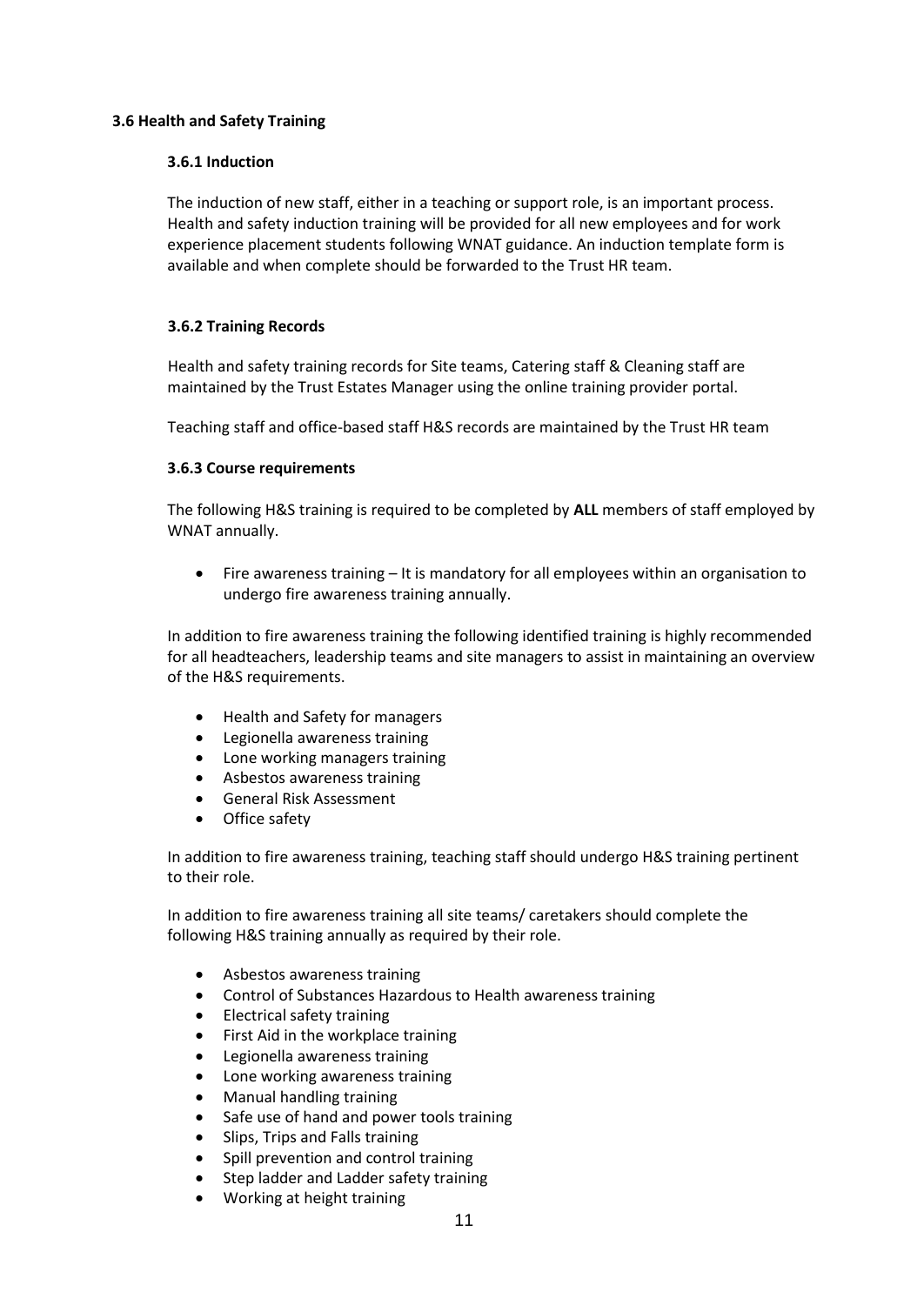In addition to fire awareness training all catering staff should complete the following training annually

Catering Manager

- First aid in the workplace training
- Food Allergies training
- Food safety level 3 training
- H&S for managers training

#### Catering supervisors

- First aid in the workplace training
- Food Allergies training
- Food safety Level 3 training
- Leadership training
- Teamwork training

## Catering assistants

- First aid in the workplace training
- Food allergies training
- Food safety level 2 training
- Teamwork training

In addition to fire awareness training all cleaning staff should complete the following training annually

• H&S for Cleaners

In addition to fire awareness training all office-based staff should complete the following annually

• Office safety training

## **3.7 Information and Advice**

Information relating to Health and safety can be obtained from the Trust Estates Manager.

## [S.Bowdery@WestNorfolkAcademiesTrust.co.uk](mailto:S.Bowdery@WestNorfolkAcademiesTrust.co.uk)

A Health & Safety at Work act poster is to be displayed in a prominent position such as reception or the Staffroom at every site.

## **4.0 Occupational risks**

## **4.1 Fire Safety**

**ALL** staff should receive annual fire awareness training in accordance with the Regulatory Reform (Fire Safety) order 2005.

A statutory fire risk assessment will be carried out as required in the Regulatory Reform (Fire Safety) Order 2005. It is recommended for larger complex sites that an external Subject Matter Expert (SME) be commissioned to carry out the requirement. For smaller sites it is acceptable for suitably experienced and trained staff to conduct on site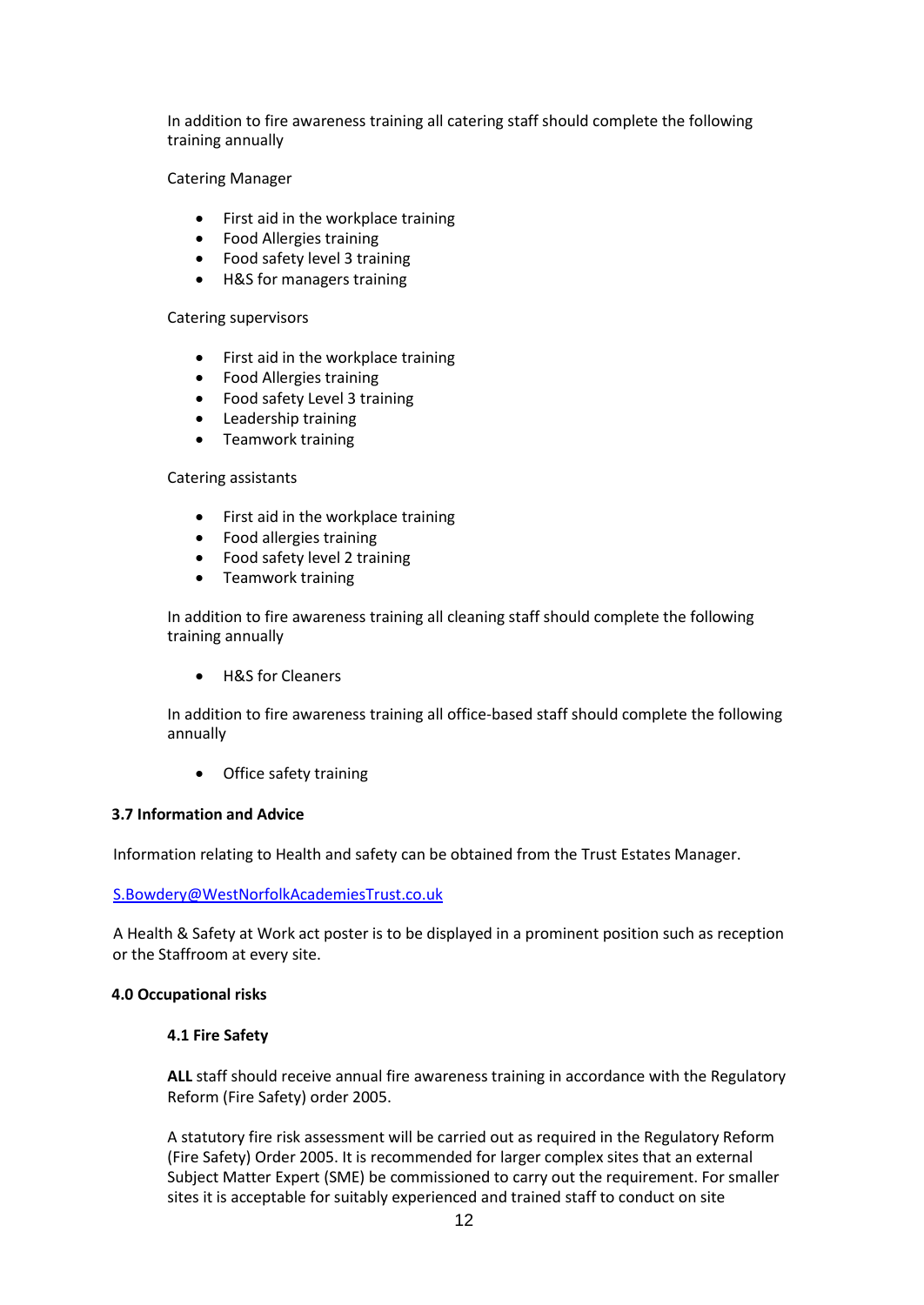assessments utilising the WNAT Fire risk assessment template. However, it is recommended that small sites also commission external SME advice every 3 years. The FRA should be stored within the school online Estates Management System (EMS) and should be reviewed annually.

Identified issues will be recorded and acted upon as required by the relevant department.

All sites will review their evacuation procedure annually or when required following an incident or identification of a new Personal Emergency Evacuation Plan (PEEP). An evacuation drill will be conducted termly at all sites

Site teams and caretakers will be responsible for the following on site checks in relation to fire safety

- Weekly fire alarm call point tests
- Monthly emergency light checks (Where not covered by external contract)
- Monthly fire extinguisher checks
- Monthly fire exit checks

**ALL** staff must remain proactive regarding fire safety and ensure that escape routes always remain clear.

#### **4.2 First aid**

A First aid needs assessment should be completed to ascertain number of first aid qualified staff required at each site.

All sites, irrespective of first aid requirements, should allocate a nominated person. This person is responsible for the management of First Aid training, monitoring first aid equipment, coordinating incidents, and completing the required reports and follow up actions.

Completion of the first aid assessment will provide guidance on the numbers of first aid qualified staff required. First aid responsibilities are voluntary only and staff cannot be nominated as part of their role. However, some aspects of the curriculum have activities that provide a higher risk of injury such as Sports, Technology and Science. Staff in these areas should be encouraged to complete first aid at work training.

Types of training provision

- Paediatric first aid Mandatory requirement in Primary school settings
- Emergency first aid Covers basic first aid principals such as bruises and minor injuries (1 day course)
- First aid at work Covers in depth requirements such as breaks and bleeds (3-day course)

Moving and Handling of Disabled Pupils – Where identified there may be a requirement to conduct moving and handling of disabled pupils.

First aid kits should be spread around site with regularly contents checks conducted. First aid kit locations should be clearly identifiable.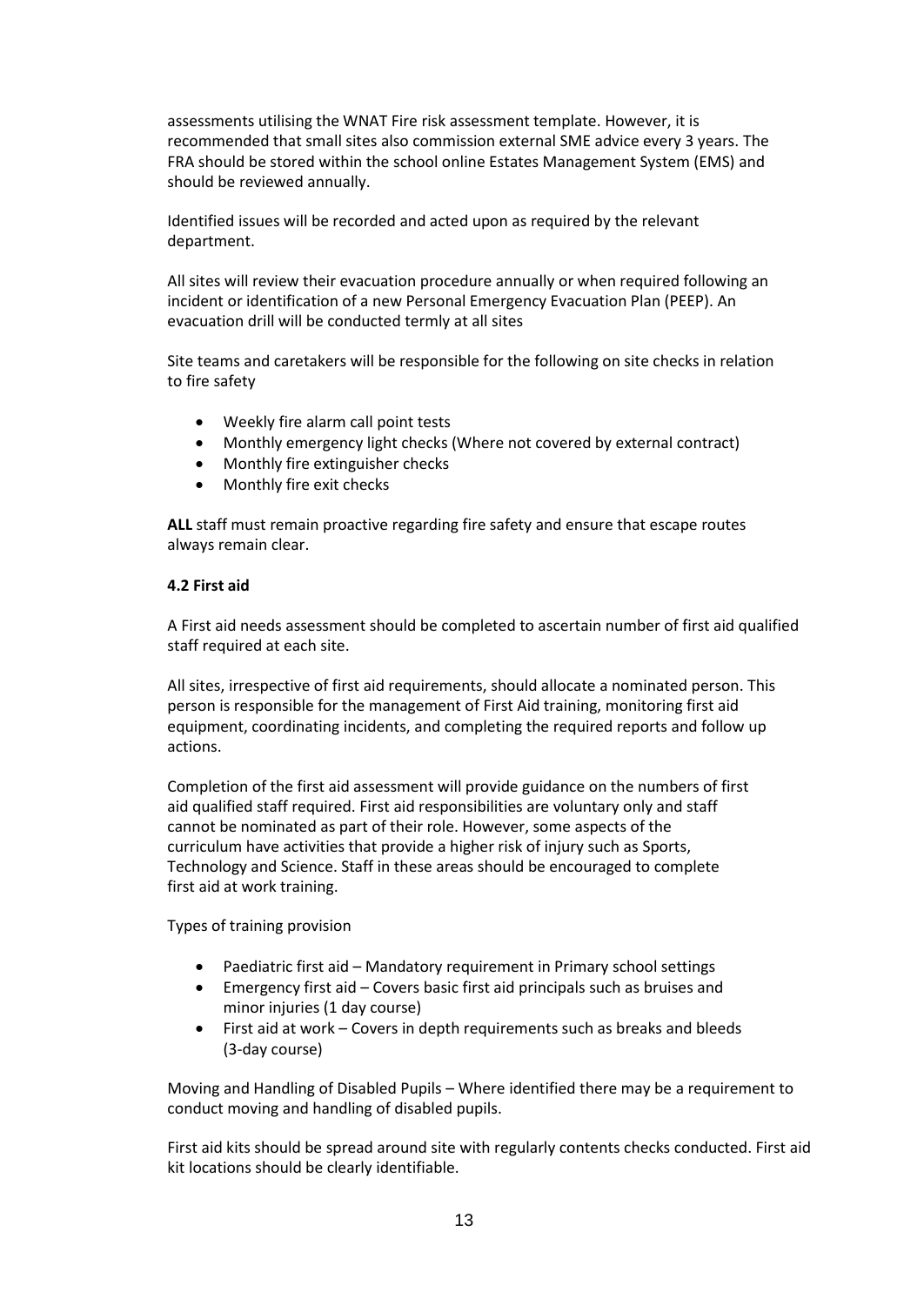A list of qualified staff should be prominently displayed.

## **4.2.1 Incident Reporting and Investigation**

All accidents and cases of work-related ill health involving employees (or nonemployees i.e., students and visitors, where the injury is potentially caused by a deficiency in activity, equipment, or premises) must be reported to the Trust Estates Manager using the WNAT incident form where records will be maintained centrally.

Once received an assessment will be conducted to identify if the incident is reportable under the Reporting of Injuries, Diseases and Dangerous Occurrences Regulations (RIDDOR) 2013 and if required an investigation will be conducted.

Minor injuries to non-employees (i.e., pupils and visitors) where first aid is given will be reported on the First Aid Record of Treatment form or within an accident book. These records are to be kept for future reference if required.

## **4.2.2 Supporting Pupils with Medical Conditions**

Responsibility for the management of administration of medicines to pupils should be held by a nominated person

Responsibility for the creation and review of Educational Health & Care Plans (EHCP) is held by the SENCo

Responsibility for the creation and review of Personal Emergency Evacuation Plans (PEEP) forms is held by the SENCo with support from the Site manager or Trust Estates Manager where appropriate. Parents/ carers should be actively involved in the PEEP process

# **4.2.3 Occupational Health**

Access to occupational health services is via the Trust HR team

## **4.3 Legionella control**

A legionella risk assessment should be conducted by an external Subject Matter Expert (SME) and issues identified should be addressed in a timely manner as required. Although it is no longer a mandatory requirement to review the risk assessment every two years it is highly recommended.

A copy of the legionella risk assessment is to be held within the school online Estates Management System (EMS).

An inspection of the water system at each site should be conducted annually and recommendations should be acted upon.

Site teams and caretakers should complete legionella awareness training as part of their role and should conduct the following on site checks

- Weekly flushing of seldom used outlets
- Monthly temperature recording of cold and hot water system (If not covered via external contract)
- 6 monthly descaling of showers and other outlets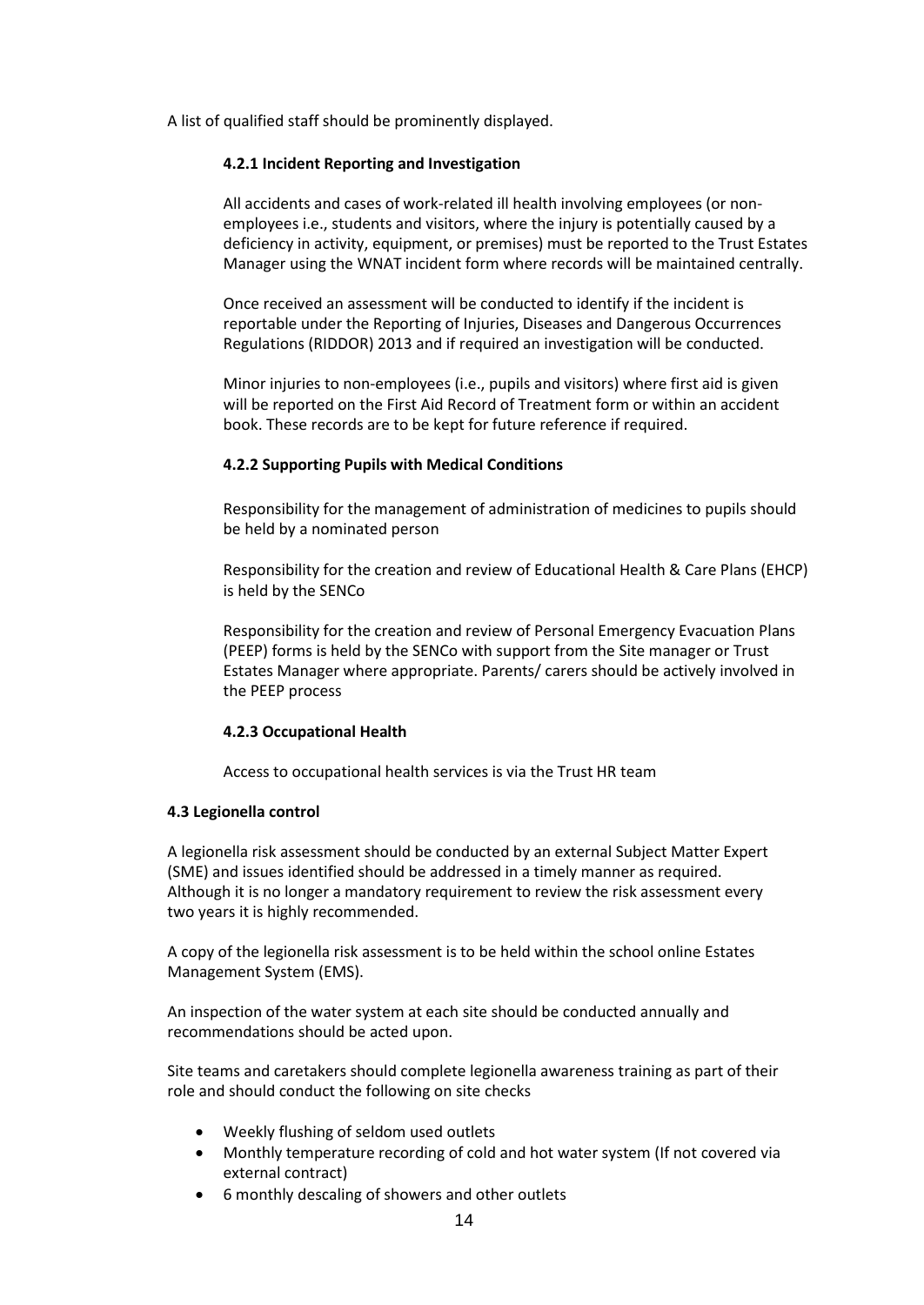## **4.4 Asbestos control**

An asbestos survey is to be conducted at all sites annually and a copy is to be made available for all staff or contractors who may be required to conduct infrastructure maintenance.

The survey will identify low, medium or high-risk areas of confirmed or suspected asbestos. Sites should utilise this information to create a local asbestos management plan for the inspection and monitoring of identified areas as per the relevant timescale.

Site teams and caretakers should complete asbestos awareness training as part of their role and should monitor areas identified within the survey and management plan.

The surveys conducted are basic and a more in-depth survey may be required prior to any demolition or construction works

Teaching and teaching support staff are NOT permitted to carry out any drilling or hanging of display material on walls without prior consent of the site manager or Trust Estates Manager.

#### **4.5 Manual Handling**

Manual handling risk assessments, where required, will be completed following WNAT guidance. Manual handling RAs should be stored within the school online Estates Management System (EMS). If a specific RA is required for a period of more than 12 months a general RA should be produced. All RAs should be reviewed annually.

Site teams and caretakers should conduct manual handling training as part of their role

## **4.6 Hazardous Substances**

Hazardous substances will be in use in both curriculum settings and for general maintenance and cleaning requirements.

Risk assessments for hazardous substances utilised as part of the curriculum should be made accessible to both staff and students. Model risk assessments provided by the Consortium of Local Education Authorities for the Provision of Science Services (CLEAPSS) are acceptable.

For hazardous substances used for general maintenance and cleaning, risk assessments must be completed for all substances that may be a hazard to health. However, where you can readily demonstrate the risk is low and easily controlled by following manufacturer's instructions (such as those in the Safety Data Sheet (SDS); detailed assessments are not necessary e.g., when using domestic cleaning chemicals or standard office products.

Safety Data sheets (SDS) for all hazardous substances, irrespective of whether a risk assessment is required will be recorded, maintained and accessible to all

## **4.7 Computers and Workstations**

Computer and workstation DSE risk assessments should be completed by all staff identified as DSE users following completion of Part 1 of the DSE user self-assessment form. DSE assessments should be stored within the school online Estates Management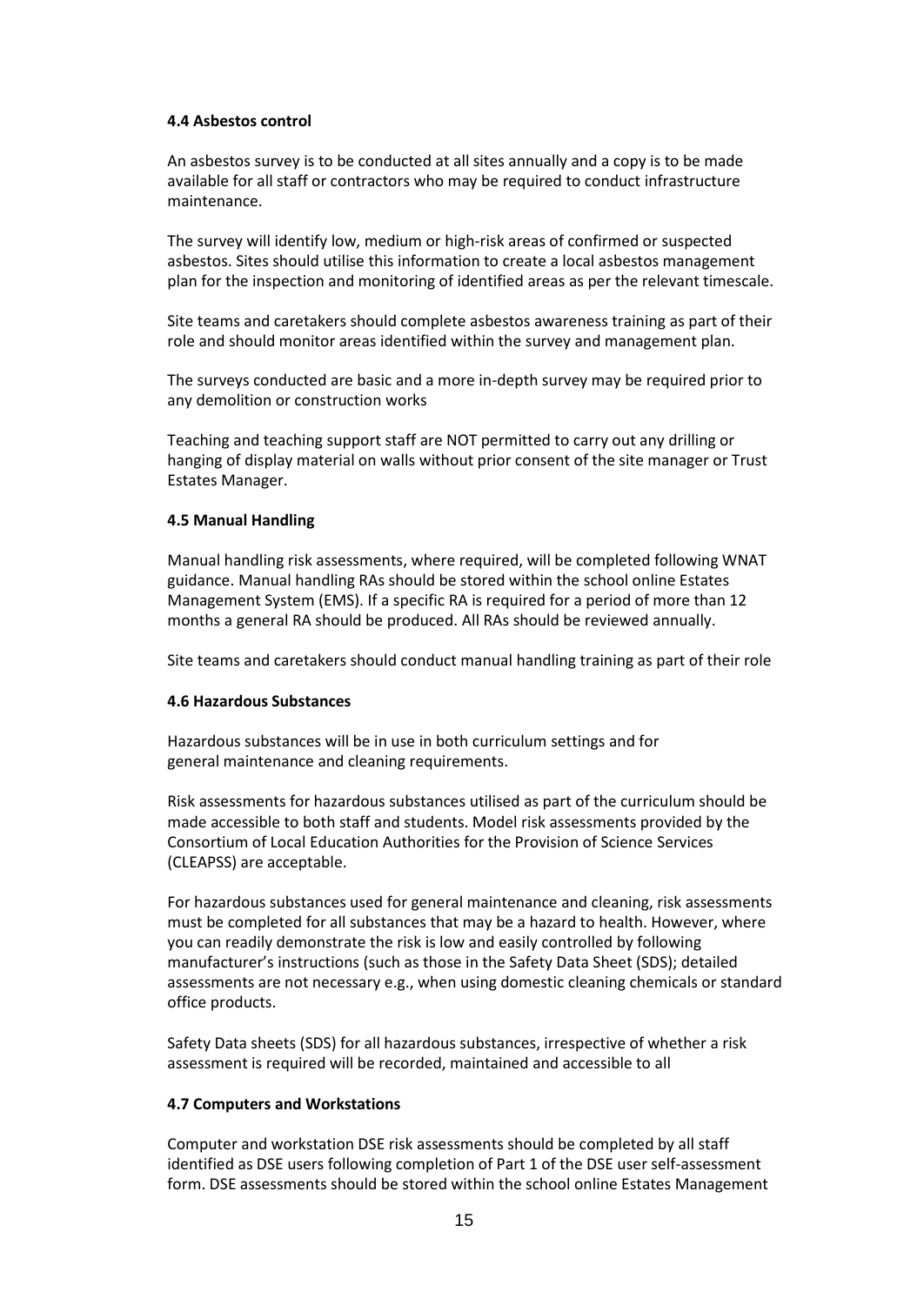System (EMS) and reviewed bi-annually.

Staff working from home on a regular basis will complete a DSE working from home user assessment.

Where identified, any issue should be investigated and mitigating measures put in place by the relevant department

#### **4.8 Safe Plant and Equipment**

Plant and equipment will be inspected, maintained and, where necessary, tested by appropriate contractors/ personnel appointed by West Norfolk Academies Trust

Records should be held in the online Estates Management System (EMS) using the compliance datasheet management tool

Any problems or defects regarding plant and equipment should be reported to the Site Manager or Trust Estates Manager

#### **4.9 Working at height**

The use of ladders should be restricted to those members of staff who have completed both working at height and step ladder & ladder safety training. Where a requirement has been identified for teaching or office staff to use step ladders the step ladder & ladder training should be completed.

Site staff and caretakers should complete working at height and step ladder & ladder safety training as part of their role.

Flat roofs are located across all sites associated with WNAT in some description. Due to the lack of suitable equipment access to all roofs is restricted at all sites and a specific risk assessment for each roof should be completed where access is required. Where fall arrest systems are in place suitable PPE and training should be arranged.

Risk assessments should be recorded on the school online Estates Management System and should be reviewed annually.

## **4.10 Operation of Minibuses**

All WNAT minibuses are leased vehicles. All damage is to be reported to the Site manager or Trust Estates Manager at the earliest opportunity.

All drivers of WNAT minibuses must hold a D1 category licence and are solely responsible for the vehicle and occupants H&S when in operation. Vehicle control forms must be completed prior to and immediately following all trips as per WNAT minibus guidance.

## **4.11 Site Security and Visitors**

All sites should be made secure throughout the school day. Main entrance and exit points should be controlled and a holding area/ foyer should be utilised. Where there is no provision to do this then all visitors should be monitored until their escort arrives.

All visitors must report to the Reception Office area where they will be asked to sign the visitor's book or utilise the electronic system. Visitors must wear a visitors' badge & lanyard